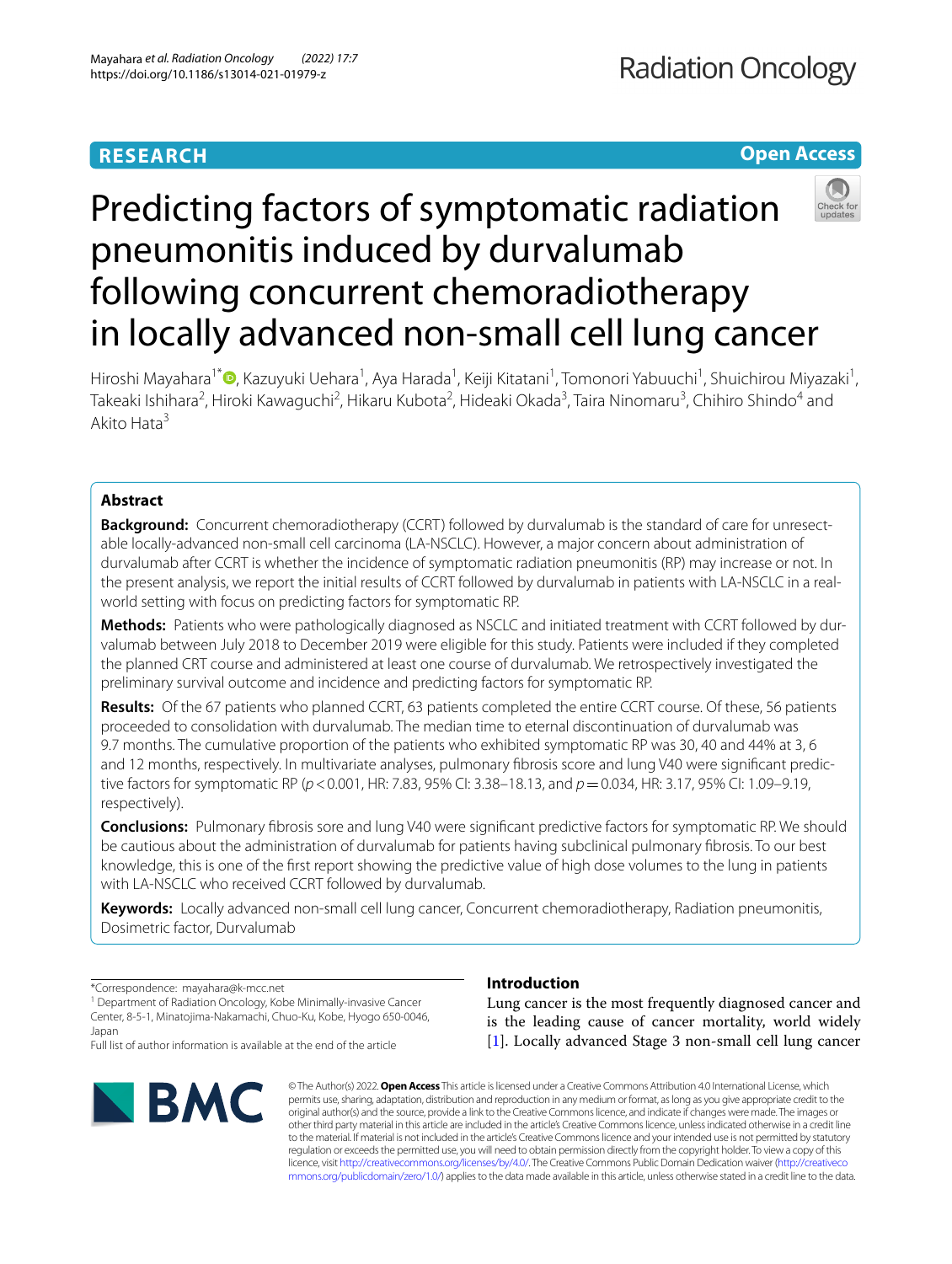(LA-NSCLC) accounts for 20% of lung cancer cases [\[2](#page-8-1)]. Because of frequency in both of locoregional and distant recurrences, concurrent chemoradiotherapy (CCRT) has long been a standard of care for decades  $[3, 4]$  $[3, 4]$  $[3, 4]$  $[3, 4]$  $[3, 4]$ . The 5-year overall survival (OS) ratio has estimated to be only 15-30% [[5–](#page-8-4)[10\]](#page-8-5). Numerous studies had tested combination of new systemic agents or dose escalation and failed to improve outcomes  $[6, 8, 9, 11, 12]$  $[6, 8, 9, 11, 12]$  $[6, 8, 9, 11, 12]$  $[6, 8, 9, 11, 12]$  $[6, 8, 9, 11, 12]$  $[6, 8, 9, 11, 12]$  $[6, 8, 9, 11, 12]$  $[6, 8, 9, 11, 12]$  $[6, 8, 9, 11, 12]$  $[6, 8, 9, 11, 12]$ . Several studies investigated consolidative chemotherapy after CCRT and showed no apparent clinical benefit [[13–](#page-9-2)[17](#page-9-3)].

The PACIFIC phase 3 randomized controlled trial demonstrated efficacy of consolidation therapy with durvalumab [\[18](#page-9-4)[–20\]](#page-9-5). Durvalumab is a selective human IgG1 monoclonal antibody that blocks programmed death ligand-1(PD-L1) binding to PD-1 receptor and CD80, and it increases the anti-tumor activity by T cells [[21–](#page-9-6) [23\]](#page-9-7). In the PACIFIC study, for patients with LA-NSCLC, durvalumab administered after CCRT improved median Progression-free survival (PFS) by 17.2 months compared to its placebo of 5.6 months. The median OS was 47.5 months with durvalumab but was 29.1 months with placebo [[20](#page-9-5)]. Now, administration of durvalumab after CCRT has become to be a standard of care [\[24\]](#page-9-8).

A major concern about administration of durvalumab after CCRT is whether the incidence and severity of radiation pneumonitis (RP) may increase or not. In the PACIFIC study, RP was observed in 34 % and 25% of the patients with durvalumab and placebo, respectively [\[18](#page-9-4)]. In particular, grade 3 and 4 RP occurred in 3.4 % and 2.6 % of patients with durvalumab and placebo, respectively. In the PACIFIC study, patients were randomly assigned to groups after the successful completion of CCRT and those who exhibited symptomatic RP during and immediately after the CCRT were excluded from study inclusion  $[18]$  $[18]$ . The reported incidence of RP in the PACIFIC study may not represent a real-world incidence, because it might include only well-conditioned patients. Additionally, actual dosimetric factors, such as lung dose, target coverage, irradiation techniques, or quality of radiotherapy plans were not evaluated, because the part of CCRT was not included in the protocol of the PACIFIC study [\[18](#page-9-4)].

In the present analysis, we report the results of CCRT followed by durvalumab in patients with unresectable LA-NSCLC in a real-world setting with focus on predicting factors for symptomatic RP.

## **Materials and methods**

## **Study subjects**

Patients with either unresectable primary LA-NSCLC and locoregional recurrent NSCLC after primary resection were included in this study. Patients who were pathologically diagnosed as NSCLC and initiated treatment with CCRT followed by durvalumab between July 2018 to December 2019 were eligible for this study. The data cutoff date was August 31, 2020.

## **Patient characteristics**

Fifteen-six patients with LA-NSCLC who completed CCRT and received maintenance therapy with durvalumab were eligible for this analysis. Patients' baseline characteristics are summarized in Table [1](#page-1-0). Between July 2018 and December 2019, a total of 78 patients received defnitive radiotherapy in our single institution. Among them, 63 were with unresectable primary LA-NSCLC

<span id="page-1-0"></span>

|  | <b>Table 1</b> Patients' characteristics |
|--|------------------------------------------|
|  |                                          |

| <b>Characteristics</b>                          | $N = 56(%)$                      |
|-------------------------------------------------|----------------------------------|
| Age                                             |                                  |
| Median years (range)                            | 72 (48-85)                       |
| Gender                                          |                                  |
| Male/female                                     | 37 (66) / 19 (34)                |
| Performance status                              |                                  |
| 0/1/2                                           | 24(43) / 28 (50) / 4 (7)         |
| Smoking status                                  |                                  |
| Current / Former / Never                        | 20(36) / 25(45) / 11 (20)        |
| Histology                                       |                                  |
| Adeno / Sq / Non-small                          | 25(45) / 30(54) / 1(2)           |
| Primary tumor location                          |                                  |
| Upper lobe or trachea / Middle or<br>lower lobe | 33(59) / 23(41)                  |
| Clinical stage                                  |                                  |
| A/   B/   C/Others                              | 19(34) /14(25) /10(18) /13 (23)  |
| PD-L1 Satus                                     |                                  |
| > 50% /1–49% /<1% / unknown                     | 9(16) / 11(20) / 19(24) / 17(30) |
| Irradiation technique                           |                                  |
| <b>IMRT</b>                                     | 28 (50)                          |
| 3D-CRT                                          | 28 (50)                          |
| Total radiotherapy dose                         |                                  |
| 60 Gy/30fr                                      | 48 (86)                          |
| 66 Gy/33fr                                      | 5(9)                             |
| 54 Gy/27fr                                      | 1(2)                             |
| 50 Gy/25fr                                      | 2(4)                             |
| Chemotherapy regimen                            |                                  |
| $wCBDCA + PTX$                                  | 26(46)                           |
| $CDDP+VNR$                                      | 12(21)                           |
| CDDP + Pemetrexed                               | 12(21)                           |
| $CDDP + S-1$                                    | 6(11)                            |
| Pulmonary function test                         |                                  |
| Median %VC (range)                              | 89.0 (53.5–124.4)                |
| Median %FEV1.0 (range)                          | 80.6 (46-126)                    |

*Adeno* adenocarcinoma, *Sq* squamous cell carcinoma, *PD-L1* programmes cell death -ligand 1, *IMRT* intensity modulated radiation therapy, *3D-CRT* three dimensional-conformal radiation therapy, *fr* fractions, *w* weeekly, *CBDCA* carboplatin, *PTX* paclitaxel, *CDDP* cisplatin, *VNR* vinorelbine, *VC* vital capacity, *FEV* forced expiratory volume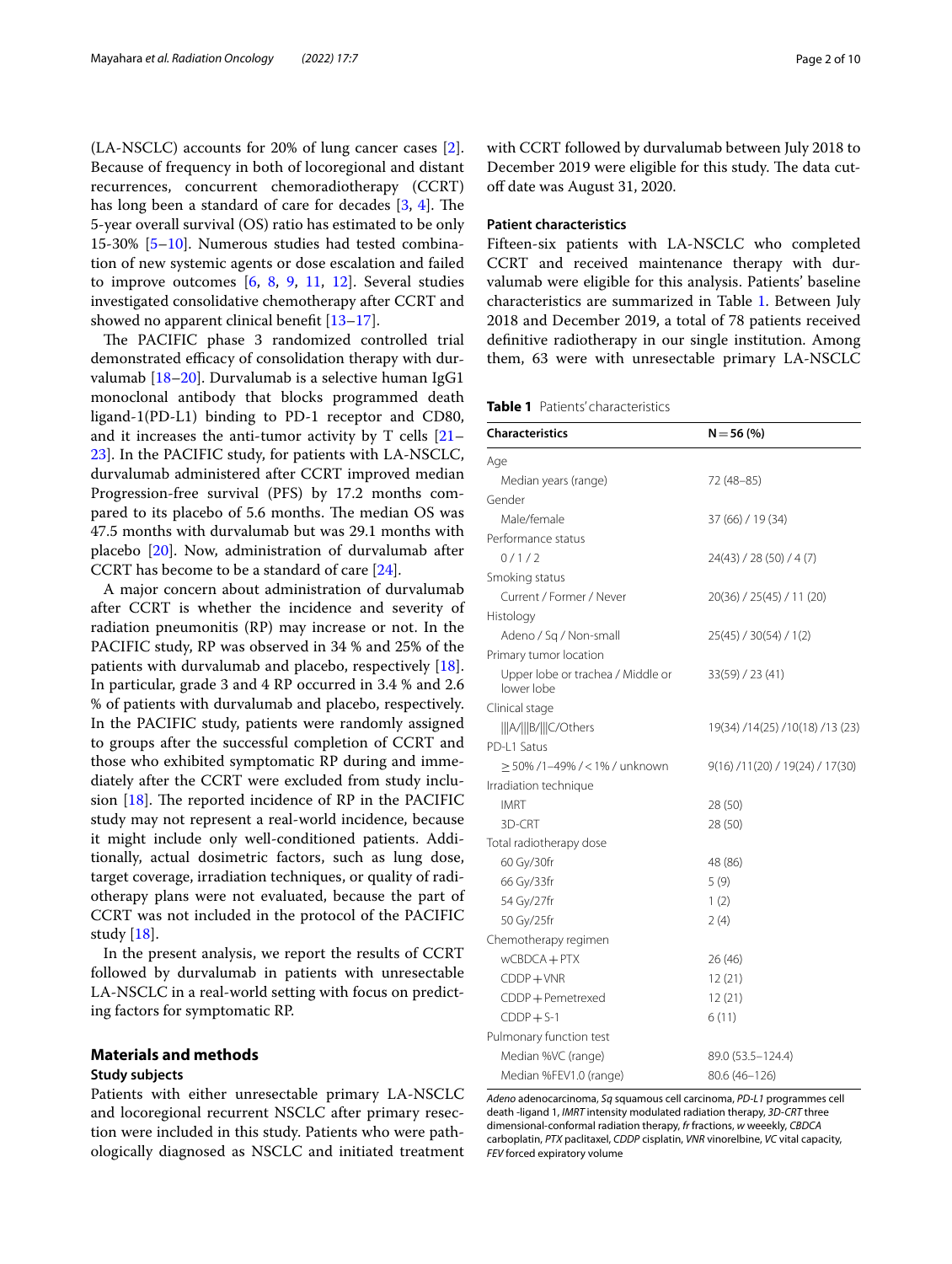and 15 were with unresectable locoregional recurrent NSCLC after primary resection. Excluding 12 patients who were planned to be treated with radiotherapy alone, 67 patients were planned to receive CCRT. Sixty-three patients completed planned CCRT course, whereas 4 patients discontinued CCRT because of massive respiratory bleeding, tracheoesophageal fstula, chemotherapy-induced pneumonitis, and patient's refusal for chemotherapy, respectively. Excluding these 4 patients, 63 patients completed CCRT. Of these, 56 patients received durvalumab after a median of 19 days from the last day of irradiation. Seven patients did not receive durvalumab, due to surgical resection in 2, comorbidity in 2, early symptomatic RP in 1, deteriorated performance status in 1 and patient's refusal in 1, respectively. These patients were excluded from further analysis to maintain comparability with the results of PACIFIC study. Thus, 56 of 67 (84%) patients who planned CCRT proceeded to maintenance therapy with durvalumab. Applied irradiation techniques were intensity modulated radiotherapy (IMRT) for 28 patients and 3D-conformal radiation therapy (3D-CRT) for 28 patients.

The patient's consent for the treatment was obtained in a written form. Clinical staging was done by fuorodeoxyglucose-positron emission tomography, contrast-enhanced computed tomography (CT) and gadolinium-enhanced magnetic resonance imaging (MRI) of the brain, according to the Union for International Cancer Control criteria (8th ed.). Patients were included if they completed the planned CRT course and administered at least one course of durvalumab. We retrospectively investigated the incidence and predicting factors for symptomatic RP. This study was approved by our Institutional Review Board and was conducted in accordance with the Declaration of Helsinki.

#### **Statistical analysis**

The primary objective of this analysis was to describe the clinical outcomes associated with CCRT followed by durvalumab. OS and PFS was estimated as the time from starting CCRT to death or disease progression, by using the Kaplan-Meier method.

Possible clinical and dosimetric factors that may predict symptomatic RP were statistically investigated. Symptomatic RP was defned as Grade 2 or higher RP (G2RP) by the Common Toxicity Criteria for Adverse Events (Version 5.0). The time to G2RP was defined as the time from completion of CCRT to the development of G2RP and was calculated by using a Kaplan–Meier estimator, and compared by using a log-rank test. Time to discontinue durvalumab (TTDD) was defned as the time from the frst administration of durvalumab to 14 days after the last administration of durvalumab. Temporary

<span id="page-2-0"></span>**Table 2** Definition of pulmonary fibrosis score

| Score | <b>Definition</b>                                                                |
|-------|----------------------------------------------------------------------------------|
|       | No fibrosis                                                                      |
|       | Interlobular septal thickening; no descrete honeycoming                          |
|       | Honeycoming (with or without septal thickening) involv-<br>ing < 25% of the lobe |
|       | Honeycoming involving 25-49% of the lobe                                         |
|       | Honeycoming involving 50-75% of the lobe                                         |
|       | Honeycoming involving > 75 of the lobe                                           |

postponement of durvalumab due to toxicity, or completion after 12 month of administration was not counted for an event. Disease progression and discontinuation of durvalumab by the reason other than RP were treated as competing risk for TTDD due to RP, and the hazard ratio (HR) was estimated using the Fine-Gray method.

The percent of lung volumes receiving above various dose levels were statistically evaluated. The parameters assessed included percentage of total lung volume (lung minus gross tumor volume) exceeding 50Gy (V50), 40Gy (V40), 30Gy (V30), 20Gy(V20), 10Gy (V10), 5Gy (V5), mean lung dose (MLD), volume of the lung received less than 5 Gy (Vs5) and initial planning target volume (PTV). For detecting optimal cut-of values of continuous variables, we underwent receiver-operating characteristic (ROC) analyses, and the optimal cut-of values were determined by Youden index. Then, areas under the curve (AUC) were calculated for each value. Associations between dosimetric variables were evaluated by using the Pearson correlation coefficient. A correlation coefficient of more than 0.6 was regarded as having some correlation between variables. When we faced with factors that were correlated with each other, we selected the factor that had the highest area under the curve (AUC) in ROC analyses. Multivariate analyses by using Fine-Gray model were performed including factors that had shown signifcant associations ( $p < 0.05$ ) in univariate Gray's test.

All analyses were performed in R, version 3.6.3 (R Foundation for Statistical Computing). All hypothesis tests were 2-sided and a  $p < .05$  was considered statistically signifcant.

#### **Image analysis**

In regard to the evaluation of baseline lung fbrosis, we used pulmonary fbrosis score, which was declared by Kazerooni EA, et al and modified by Tsujino et al. [[25](#page-9-9), [26\]](#page-9-10). Pulmonary fbrosis was scored according to the extent of the subpleural focal honeycombing. The scoring defnition of pulmonary fbrosis is shown in Table [2](#page-2-0). Pulmonary fbrosis scores were independently reviewed by an experienced diagnostic radiologist, pulmonary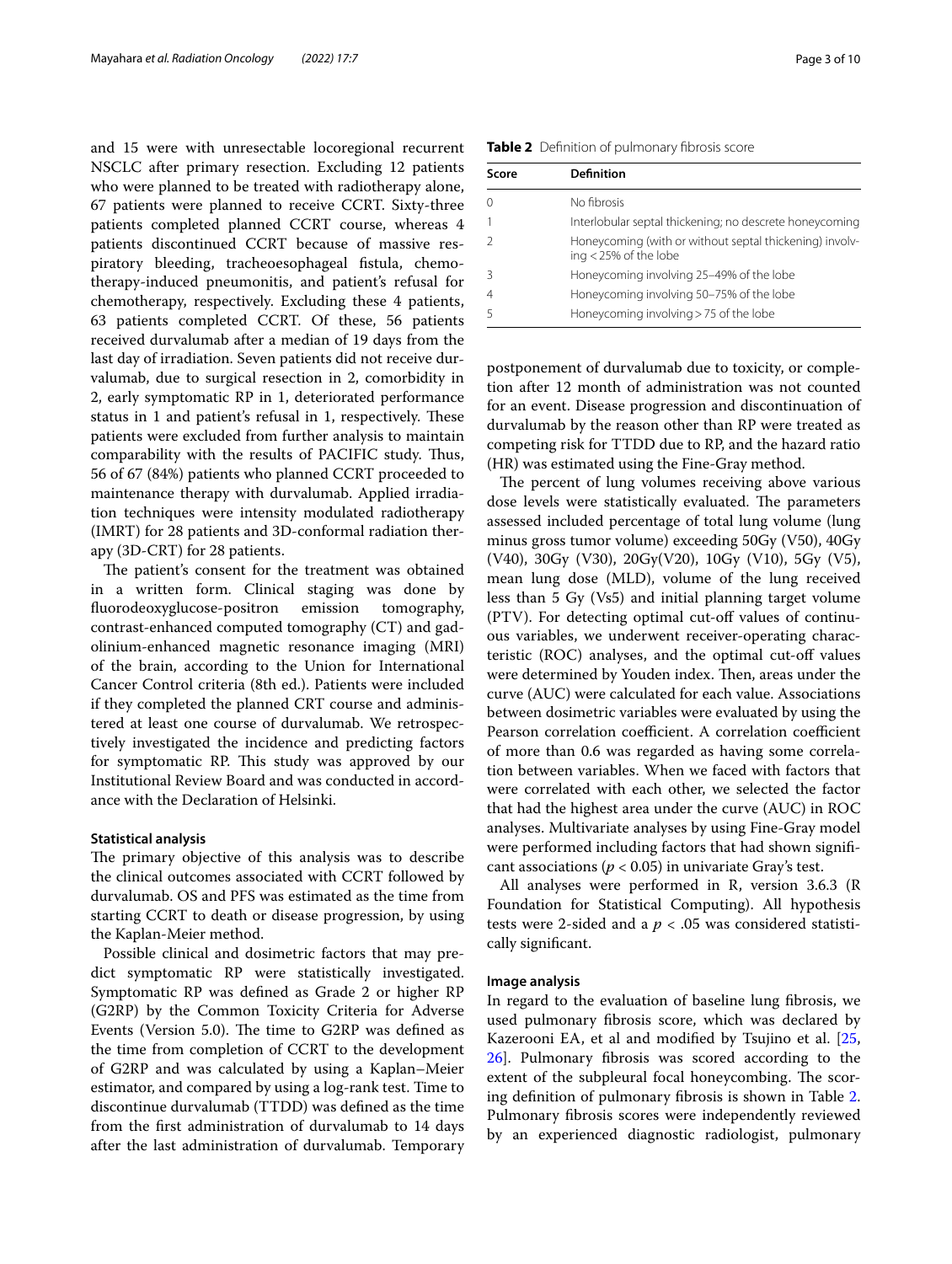medical oncologist and radiation oncologist, those who were blinded from patient's medical records. If there was any discordance in an evaluation in pulmonary fbrosis score, the score was decided on discussion among them. Interreader agreement analysis was not performed.

## **Radiotherapy**

Radiotherapy was delivered using a 10 or 6-MV Xray by TrueBeam (Varian Medical Systems, CA, USA). Fourdimensional CT (4-DCT) was used to evaluate respiratory tumor motion. Varian's RPM respiratory-gating irradiation system was used if the respiratory tumor motion encompasses 10mm. For dose calculation, images of expiratory phase (a 2 mm thickness) were used. The Eclipse (ARIA 11.0.42, Varian Medical Systems, CA, USA) treatment planning software was used for dose optimization and calculation. Irradiation techniques included both of IMRT and 3D-CRT. The irradiation technique was decided at the discretion of the attending radiation oncologist, in consideration of the anatomical tumor location, tumor extension and treatment schedule. All the irradiations were delivered under image guidance by orthogonal on-board imager (OBI) and kV cone beam CT (CBCT). Gross target volume (GTV) of the primary lesion was defned in simulated CT images of the lung window. Internal target volume (ITV) was determined by the summation of GTVs in 4-D CT images to encompass whole respiratory tumor motion. In case of respiratorygating, ITV was determined as summation of GTVs in only end-respiratory phase (typically, 40-60% of the respiratory cycle). Clinical target volume (CTV) included a 5 mm margin in all directions from ITV. Prophylactic regional irradiation was basically not applied. A PTV was defned as CTV with a 4–5 mm margin to compensate for any set-up error. Prescribed dose was 60 Gy in 30 fractions for all the patients, except for one case who discontinued irradiation at a dose of 54 Gy in 27 fractions, due to infectious pneumonitis. The dose was prescribed to an isocenter in a case for 3D-CRT, whereas the dose was prescribed to D50% of the PTV in a case for IMRT until April 2019. Then it was switched to D95% of the PTV thereafter, in accordance with protocol of another prospective observational clinical study. Dose constraints for organs at risk were <45 Gy to spinal cord and V20, V5 of the lung should be < 30%, < 65%, respectively.

## **Chemotherapy**

The concurrent chemotherapy regimens included weekly carboplatin + paclitaxel (PTX), cisplatin (CDDP) +S-1,  $CDDP +$  vinorelbine and  $CDDP +$  pemetrexed. The regimen was determined at the discretion of the attending medical oncologists depending on the patients' age, general condition, organ functions and tumor histology.

#### **Durvalumab**

Diagnostic CTs were taken immediately after completing CCRT to evaluate its efficacy and to detect RP. If no abnormalities were found on CT and blood tests, durvalumab was started. Durvalumab (10 mg/kg) was administered intravenously every 2 weeks until 1 year [ $18$ ]. The administration of durvalumab was continued until disease progression, emergence of unacceptable toxicities such as G2RP or withdrawal of consent. If patients developed G2RP, they typically were treated by corticosteroids with prednisolone of 0.5-1.0mg/kg, and the administration of durvalumab were postponed until they resolved the symptom and reduced prednisolone to a dose of less than 5-10mg per body.

## **Follow‑up**

After starting durvalumab, patients were suggested to receive chest X-ray and blood test for every bi-weekly visit for durvalumab. Chest and upper abdominal CT images were taken for every 2 months for the frst year, every 3–4 months thereafter. Brain MRI were taken for every 6 months.

## **Results**

## **OS, PFS and cause of morbidity**

With a median follow-up period of 14.0 months for the living patients, the 12- and 18-months OS ratio were 87 and 84%, respectively (Fig. [1a](#page-4-0)). At the time of analysis, 9 patients had deceased. Six of them had died from primary disease progression, 1 from another cancer and 2 from treatment-related toxicities (lung toxicity in one and toxic epidermal necrolysis in one). The 12- and 18-months PFS were 57 and 46%, respectively (Fig. [1](#page-4-0)b).

## **Continuity of durvalumab**

At the time of analysis, 19 patients completed 1 year of durvalumab administration, whereas 8 patients were currently under administration. Twenty-nine patients discontinued durvalumab. Of these, 15 discontinued durvalumab due to disease-progression, 11 by toxicity, and 3 from patient's refusal. The proportion of the patients who were continuing durvalumab at 3, 6 and 12 months was 70, 63 and 48%, respectively (Fig. [2](#page-4-1)). The median TTDD was 9.7 months.

## **Incidence of radiation pneumonitis**

The number of the patients who developed RP of Grade 0, 1, 2, 3 and 5 were 6 (10.7%), 28 (50%), 17 (30.4%), 4 (7.1%) and 1(1.8%), respectively. Case presentations on the typical clinical courses of radiation pneumonitis are available in the Additional fle [1:](#page-8-9) Appendix 1 and 2. The cumulative proportion of the patients who exhibited G2RP was 30, 40 and 44% at 3, 6 and 12 months,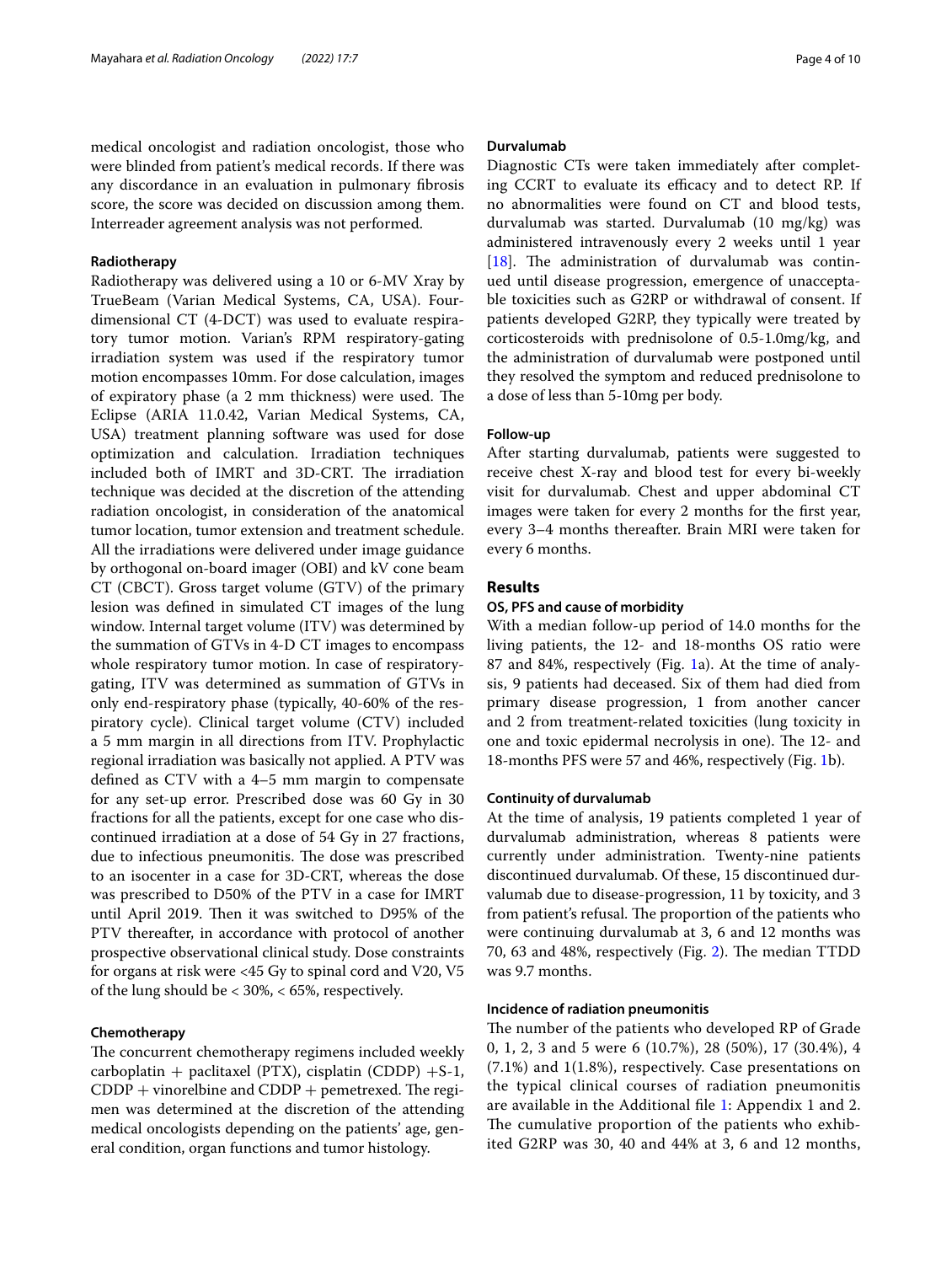

<span id="page-4-0"></span>

<span id="page-4-1"></span>respectively (Fig. [3](#page-4-2)). Oral prednisolone of 0.5–1.0mg/ kg was administered to 19 out of the 22 patients with G2RP. Six patients resumed durvalumab after the remission of RP. The proportion of the patients who eternally discontinued durvalumab due to G2RP was 14, 14 and 14% at 3, 6 and 12 months, respectively (Fig. [4\)](#page-5-0).



## <span id="page-4-2"></span>**ROC analysis of the dose‑volume histogram parameters of the lung for G2RP**

The results of ROC analysis for G2RP are summarized in Table [3.](#page-5-1) The patients were dichotomized according to the threshold levels determined by the ROC analysis. Cumulative incidences of G2RP were estimated by the Gray's test. Discontinuation of durvalumab due to the cause other than G2RP was treated as a competing risk for G2RP. Lung V30, V40, V50, mean lung dose (MLD) and initial planning target volume (PTV)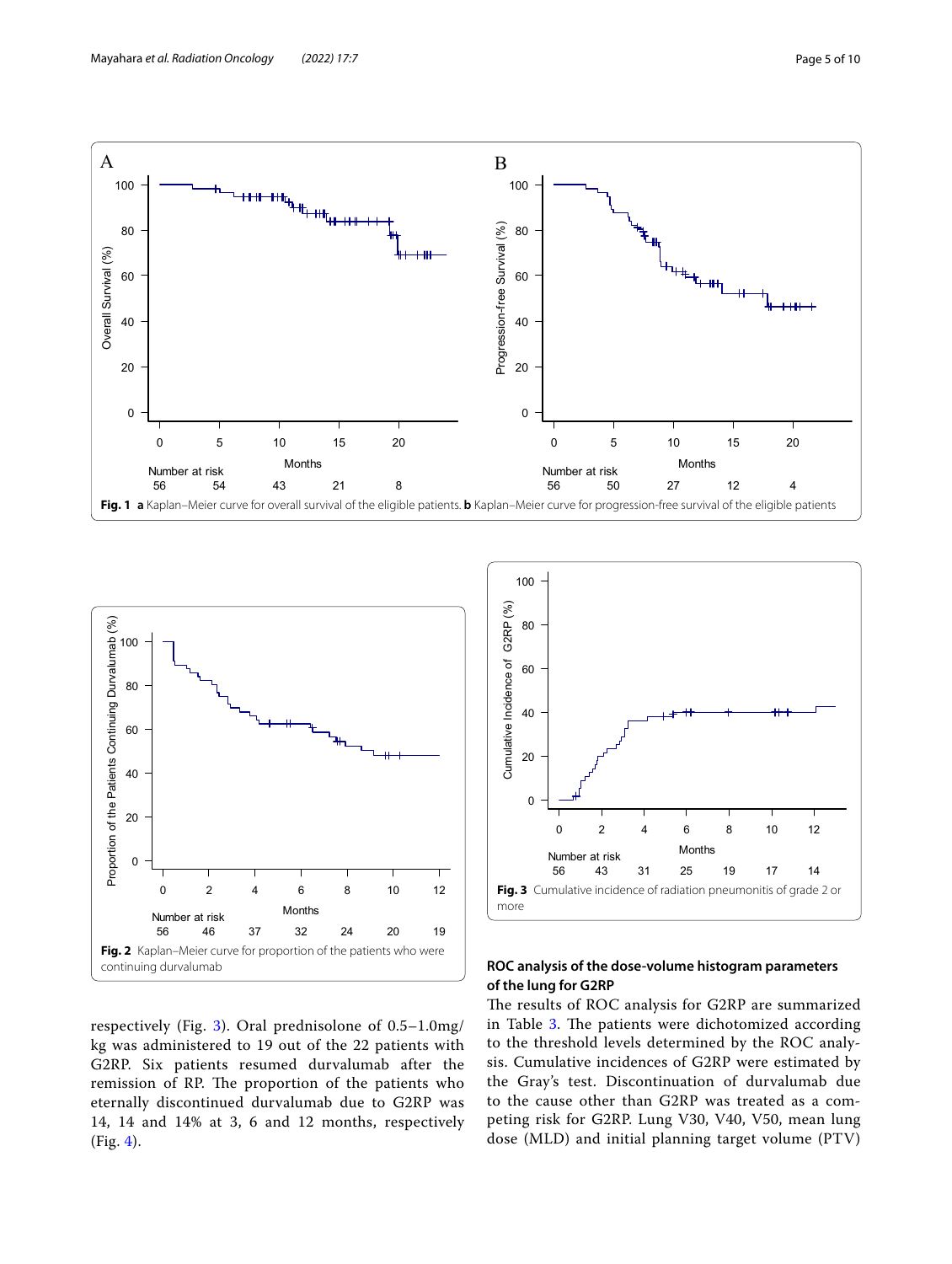

<span id="page-5-1"></span><span id="page-5-0"></span>**Table 3** ROC analysis of the dose-volume histogram parameters of the lung and incidence of radiation pneumonitis of grade 2 or more

| Dose (Gy)                  | <b>AUC</b> | <b>Threshold</b><br>level (%) | <b>Cumulative incidence of</b><br>G2RP at 6 months | p value                                  |       |
|----------------------------|------------|-------------------------------|----------------------------------------------------|------------------------------------------|-------|
|                            |            |                               | $>$ threshold                                      | <threshold< th=""><th></th></threshold<> |       |
| Lung V50                   | 0.640      | 5.3                           | 56.8                                               | 13.6                                     | 0.008 |
| Lung V40                   | 0.686      | 10.0                          | 57.3                                               | 16.7                                     | 0.011 |
| Lung V30                   | 0.644      | 15.7                          | 57.3                                               | 26.1                                     | 0.048 |
| Lung V20                   | 0.608      | 23.0                          | 56.4                                               | 29.8                                     | 0.16  |
| Lung V10                   | 0.566      | 34.1                          | 52.9                                               | 30.0                                     | 0.12  |
| Lung V5                    | 0.570      | 48.2                          | 55.0                                               | 30.5                                     | 0.07  |
| Mean lung<br>dose          | 0.640      | 12.1                          | 54.0                                               | 21.1                                     | 0.046 |
| Lung Vs5 (ml)              | 0.533      | 1364                          | 41.1                                               | 37.6                                     | 0.62  |
| <b>Initial PTV</b><br>(ml) | 0.679      | 398                           | 58.3                                               | 23.8                                     | 0.024 |

*ROC* receiver-operating characteristic, *G2RP* radiation pneumonitis of grade2 or more, *Lung Vx* percentage of the lung volume exceeding x Gy, *Lung Vs5* volume of the lung received less than 5 Gy, *PTV* planning target volume

were signifcant predictors for G2RP. Lung V20, V10 and V5 did not signifcantly predicted G2RP. Pearson correlation coefficients between Lung V30/V40, V40/ V50 and V30/V50 were 0.730, 0.853, and 0.629, respectively. Pearson correlation coefficients between MLD/ V30, MLD/V40 and MLD/V50 were 0.762, 0.802, and 0.661, respectively. Because lung V30, V40, V50 and MLD were correlated with each other, we selected lung V40, which had highest AUC among them, for further analysis.

## **Univariate and multivariate analyses of factors afecting risk of G2RP**

Univariate analyses for G2RP included age, gender, performance status, pulmonary fbrosis score, pulmonary function test, smoking history, primary tumor location, clinical stage, concurrent chemotherapeutic regimen, irradiation technique, lung V40, and initial PTV. Univariate analyses revealed that gender (male), pulmonary fibrosis score ( $\geq$  2), smoking history (present), lung V40 ( $\geq$  10%) and initial PTV ( $\geq$  398ml) were significant predictor for G2RP (Table  $4$ ). There was no difference in the incidence of G2RP between IMRT and 3DCRT. Pulmonary function was also not a predictive factor for G2RP. The variables that showed significance in the univariate analyses were further evaluated in multivariate analyses. In multivariate analyses, pulmonary fbrosis score and lung V40 remained to be signifcant factors for G2RP (*p* < 0.001, HR: 7.83, 95%CI: 3.38–18.13, and *p* = 0.034, HR: 3.17, 95% CI: 1.09–9.19, respectively). The cumulative incidence of G2RP at 6 months was 16.7% and 57.3% with lung V40 of below and above the threshold level of 10%, respectively (Fig. [5\)](#page-6-1).

## **Univariate and multivariate analyses of factors afecting risk of eternal discontinuation of durvalumab due to RP**

The variables showed some significance for predicting G2RP were included in the univariate analyses. Univariate analyses revealed that gender (male), pulmonary fibrosis score ( $\geq$  2) and initial PTV ( $\geq$ 398ml) were significant factors for eternal discontinuation of durvalumab (Table [4\)](#page-6-0). There was also no difference in the incidence between IMRT and 3DCRT. The variables that showed signifcance in the univariate analyses were further evaluated in multivariate analysis. In multivariate analysis, only pulmonary fbrosis score remained to be a signifcant factor (< 0.001, HR: 5.89, 95% CI: 1.53–22.68).

**Cumulative incidence of G2RP according to lung V20 level** The 6 months-cumulative incidence of G2RP among patients with lung V20 of <20%, 20–25% and V20≥25% were  $25.0$ ,  $46.7$  and  $51.8\%$  respectively (Fig. [6\)](#page-6-2). There were no statistical differences among them  $(p = 0.51)$ .

## **Discussion**

In the current study, the incidence of G2RP was 39.3% after CCRT followed by durvalumab for LA-NSCLC. The incidence seems to be higher than the previous reports without durvalumab [[26–](#page-9-10)[29\]](#page-9-11). From recent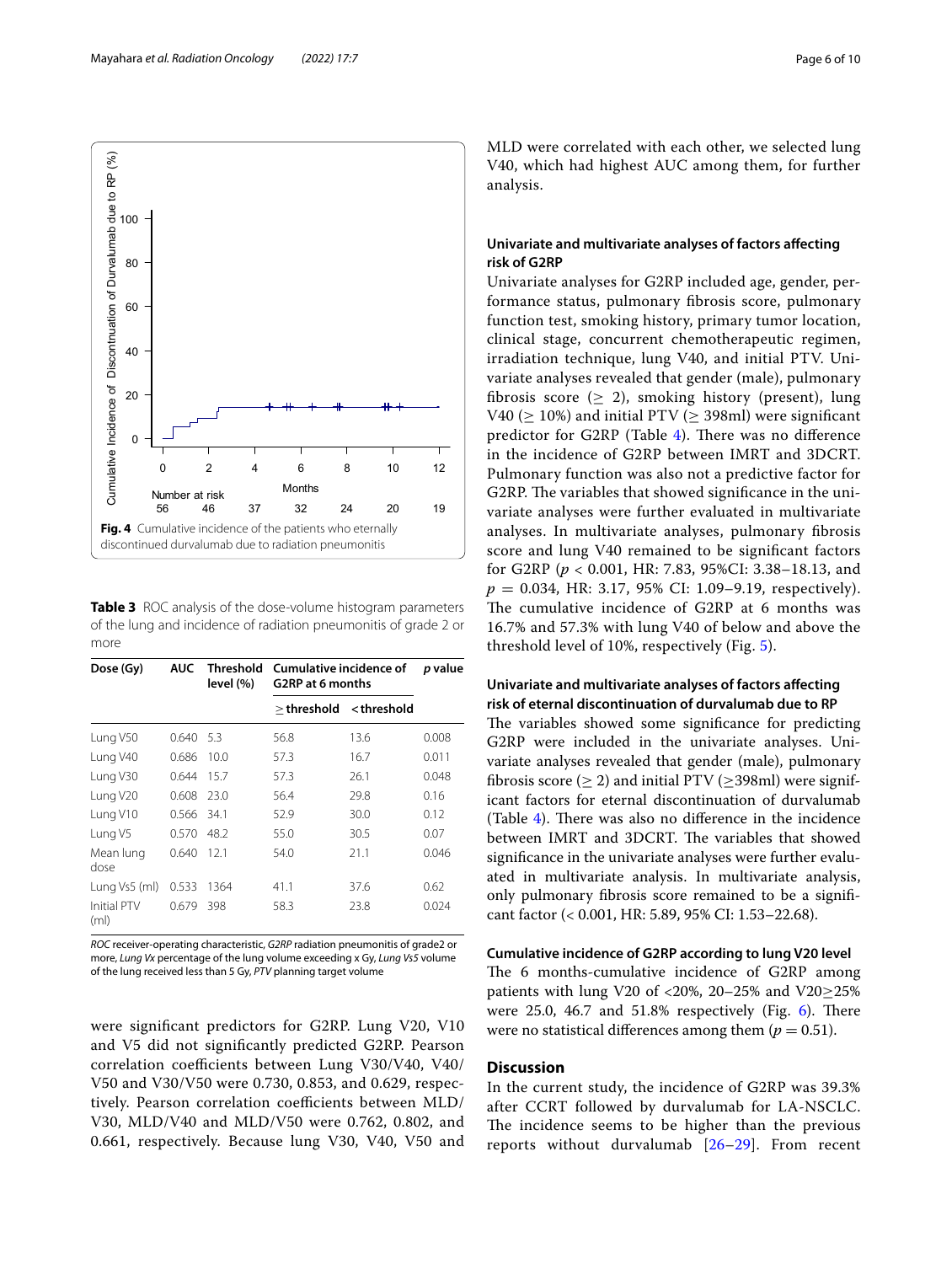| <b>Variables</b>         |               | N    | 6 M cumulative<br>incidence of G2RP<br>(%) | p value | 6 M cumulative incidence of<br>discontinuation of Durvalumab due to<br>G2RP (%) | p value        |         |
|--------------------------|---------------|------|--------------------------------------------|---------|---------------------------------------------------------------------------------|----------------|---------|
| Gender                   | Male          | 37   | 48.7                                       | 0.038   | 21.6                                                                            | 0.03           |         |
|                          | Female        | 19   | 18.6                                       |         | 0.0                                                                             |                |         |
| Pulmonary Fibrosis Score | $\geq$ 2      | 10   | 90.0                                       | < 0.001 | 60.0                                                                            | < 0.001        |         |
|                          | $0 - 1$       | 46   | 28.3                                       |         | 4.3                                                                             |                |         |
| Smoking history          | Present       | 45   | 46.5                                       | 0.031   | 17.8                                                                            | 0.14           |         |
|                          | Never         | 11   | 9.0                                        |         | 0.0                                                                             |                |         |
| Lung V40                 | $\geq 10\%$   | 30   | 57.3                                       | 0.011   | 20.0                                                                            | 0.21           |         |
|                          | < 10%         | 26   | 16.7                                       |         | 7.7                                                                             |                |         |
| Initial PTV              | $\geq$ 398 ml | 24   | 58.3                                       | 0.024   | 25.0                                                                            | 0.048          |         |
|                          | $<$ 398 ml    | 32   | 23.8                                       |         | 6.3                                                                             |                |         |
| Multivariate analysis    |               |      |                                            |         |                                                                                 |                |         |
| <b>Variables</b>         |               | HR   | 95% CI                                     | p value | HR                                                                              | 95% CI         | p value |
| Pulmonary Fibrosis Score | $\geq$ 2      | 7.83 | 3.38-18.13                                 | < 0.001 | 5.89                                                                            | $1.53 - 22.68$ | < 0.001 |
| Lung V40                 | $\geq 10\%$   | 3.17 | 1.09-9.19                                  | 0.034   |                                                                                 |                |         |
| InitialPTV               |               |      |                                            |         | 2.62                                                                            | $0.71 - 9.71$  | 0.15    |

<span id="page-6-0"></span>Table 4 Univariate and multivariate analyses of factors affecting risk of radiation pneumonitis of Grade 2 or more and discontinuation of durvalumab Univariate analysis

*Lung V40* percentage of the lung volume exceeding x Gy, *Lung Vs5* volume of the lung receivedless than 5 Gy, *HR* hazard ratio, *PTV* planning target volume

multi-institutional retrospective analysis in Japan, the incidence of 24% for G2RP were reported before introduction of durvalumab [[29\]](#page-9-11). Few reports had reported the real-world incidence of G2RP when durvalumab is administered after CCRT. In coincidence with the current study, reports from several institutions revealed

<span id="page-6-1"></span>

the incidence to be 36–43% [[30](#page-9-12)[–32](#page-9-13)]. Jung et al reported the higher incidence of G2RP among patients administered durvalumab, compared to observed patients  $(42.9\% \text{ vs. } 20\%)$  [[31\]](#page-9-14). They also reported the higher incidence of Grade 3 RP in the patients with durvalumab, compared to observation (14.3% vs. 2.5%). Recently reported multi-institutional study in Japan revealed that the incidence of G2RP were 37.7% with durvalumab [[32](#page-9-13)]. Consolidation with durvalumab should increase the incidence of symptomatic RP, especially in Asian ethnicity patients.

In the consideration for durvalumab, development of G2RP is a clinically important endpoint. One



<span id="page-6-2"></span>volume exceeding 20 Gy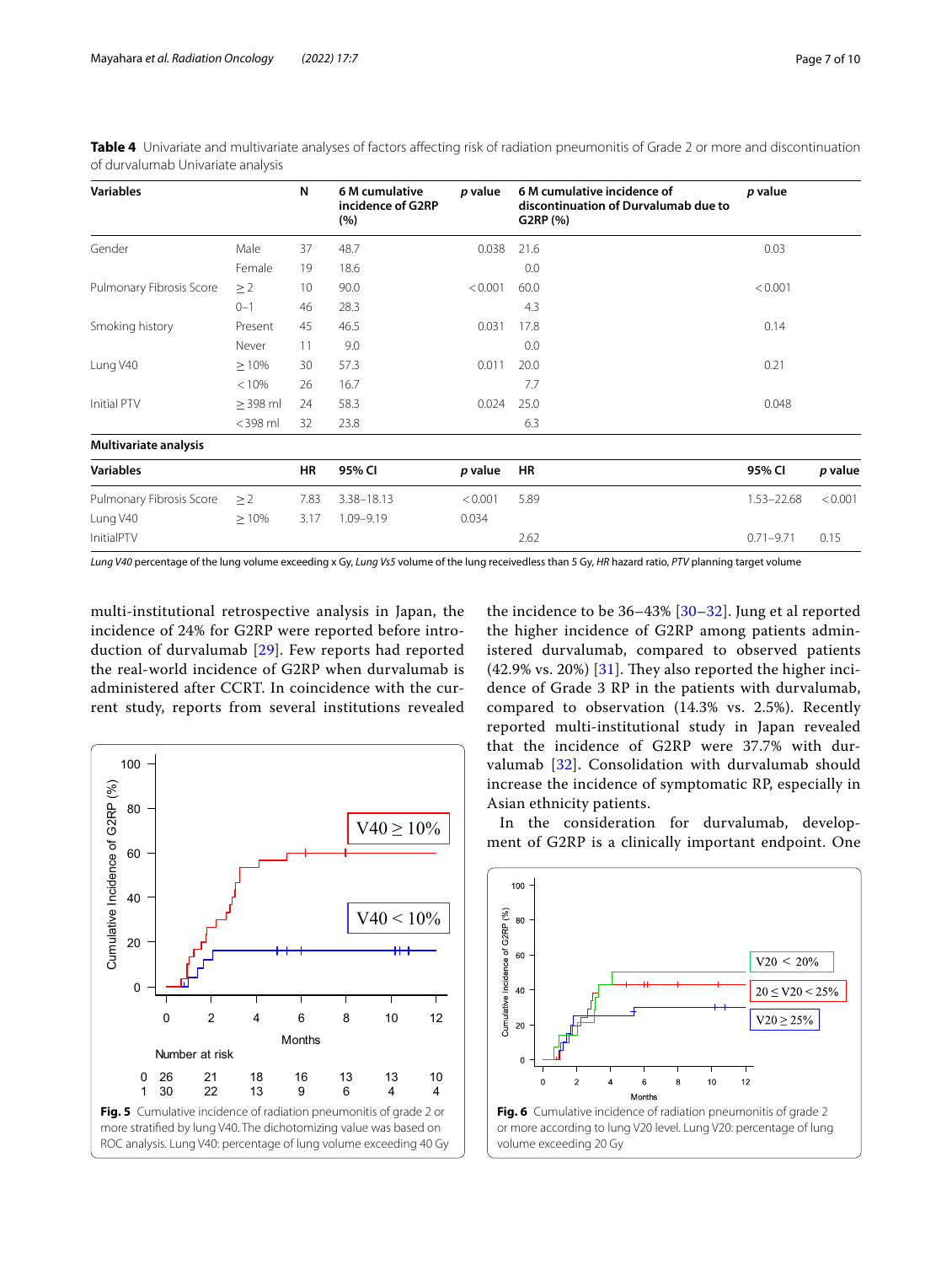of frequent reasons for discontinuing durvalumab is symptomatic RP. When a patient develops G2RP, durvalumab is interrupted and typically be treated by corticosteroid therapy. Interruption of durvalumab as well as immunologic inhibition by corticosteroid may impair the anti-tumor activity by T cells, which has been enhanced by durvalumab. Therefore, prediction and prevention of G2RP is crucial.

Dosimetric analysis of this study showed that the percentage of the lung irradiated exceeding 40Gy (V40) were independent predictors for G2RP. Various predicting factors for RP were reported so far [[27,](#page-9-15) [28,](#page-9-16) [33–](#page-9-17)[35\]](#page-9-18). Among them, lung doses have been regarded as the most distinct predicting factor for RP. In 2003, Tsujino et al. reported the relationships between lung V20 and the incidence of G2RP in CCRT for LA-NSCLC [[28\]](#page-9-16). The lung V20 of higher than 25% signifcantly increased the incidence of G2RP [\[28](#page-9-16)]. To reduce the incidence of RP, introduction of new irradiation techniques, such as IMRT or respiratory motion management would be useful [[36–](#page-9-19)[38](#page-9-20)]. However, there is another concern about the risk of excessive low dose irradiation to the lung from the reports of post extrapleural pneumonectomy radiotherapy for pleural mesothelioma  $[39, 40]$  $[39, 40]$  $[39, 40]$  $[39, 40]$  $[39, 40]$ . In the case with CCRT using IMRT for LA-NSCLC, the incidence of G3 RP signifcantly increased when lung V5 exceeded more than 70%  $[41]$  $[41]$ . In this study, there was no difference in the incidence of Grade 2 or 3 RP between patients who received IMRT or 3D-CRT, and neither V20 nor V5 was signifcant predictor for G2RP. In contrast to previous reports, in the current study, the volume of the lung irradiated to high dose (V40) found to be independent significant predictors of G2RP. Some previous reports declared the high dose constraint, however, it had not often been highlighted in recent reports [\[42](#page-9-24), [43\]](#page-9-25). Both of lung V20 and V5 were strictly restricted in the treatment planning in our general practice, irrespective of the irradiation techniques. On the other hands, we did not restrict lung V30 to 50. Possible reason for the correlation between lung V40 and RP in our cohort might be that the variations in lung V40 were larger than that of V20 and V5. Recently, in line with the current study, Saito et al suggested significant association of medium to high dose-volumes of the lung and G2RP in patients with LA-NSCLC treated with CCRT followed by durvalumab [[30](#page-9-12)]. High dose volumes to the lung should also be associated with the incidence of G2RP in patients with LA-NSCLC treated with CCRT followed by durvalumab. Every efort should be practiced to reduce the high dose irradiated volume of the lung.

In the current study, baseline existence of pulmonary fbrosis was the strongest predictor of G2RP and only an independent predictor of permanent discontinuation of durvalumab due to RP. Association between subclinical interstitial lung disease and fatal radiation pneumonitis was described in several reports [[44–](#page-9-26)[46](#page-9-27)]. Tsujino et al advocated the predictive risk score including subclinical interstitial lung disease for Grade 3 RP [[26](#page-9-10)]. Pulmonary fbrosis score of 2 or more, which has honeycoming, was an independent predictor for Grade 3 RP. When pulmonary fbrosis was scored in combination with another predictors (age≥68, lung V20≥26% and lung Vs5 <1500cc), the predictability for Grade 3 RP was signifcantly improved. Taking into consideration of this predictive risk sore in the treatment planning for LA-NSCLC, the incidences of Grade 3 or higher RP radically reduced over time in their institution (personal communication). Careful patient selection for durvalumab is crucial especially for patients who are suspected to have subclinical interstitial lung disease.

Preliminary results of OS and PFS of the current study seems to be comparable to the initial report of the PACIFIC study  $[18]$  $[18]$ . However, there were non-negligible diference in the baseline characteristics of the included patients exists between the PACIFC study and the current study. Our study included relatively older patients, with median age of 72, compared to 64 in the PACIFIC study. Additionally, more unfavorable patients, 10 patients (18%) with clinical stage IIIC were included in this study, who were not included in the PACIFIC study. These difference in the patient's background might increase the incidents of RP. Regardless of the considerable patient selection biases, preliminary survival outcomes of the current study were similar to that of the PACIFIC study. The results of the current study suggested the reproduced survival beneft of durvalumab in a real-world settings.

We know there are several limitations in the current study. Firstly, because of the retrospective nature, patient selection criteria for both of CCRT and durvalumab may vary among attending physicians. Also, the grading of RP which were based on the medical records may have an impact on the interpretation of the results. Secondly, because irradiation technique was determined at the discretion of the attending radiation oncologists, baseline characteristics of the patients who received CCRT with IMRT or 3D-CRT were not matched with each other. Thirdly, the optimal cut-off value of the lung dose-volume still needs to be investigated because of the limitation in the patient number included in the current study. Lastly, possible biomarkers that may predict the incidence or severity of RP were not investigated in the current study, although a part of the patients' serums were sequentially cryopreserved for future assays under obtained informed consent. We also conducted a multi-institutional prospective clinical trial, WJOG12019L (UMIN000038366)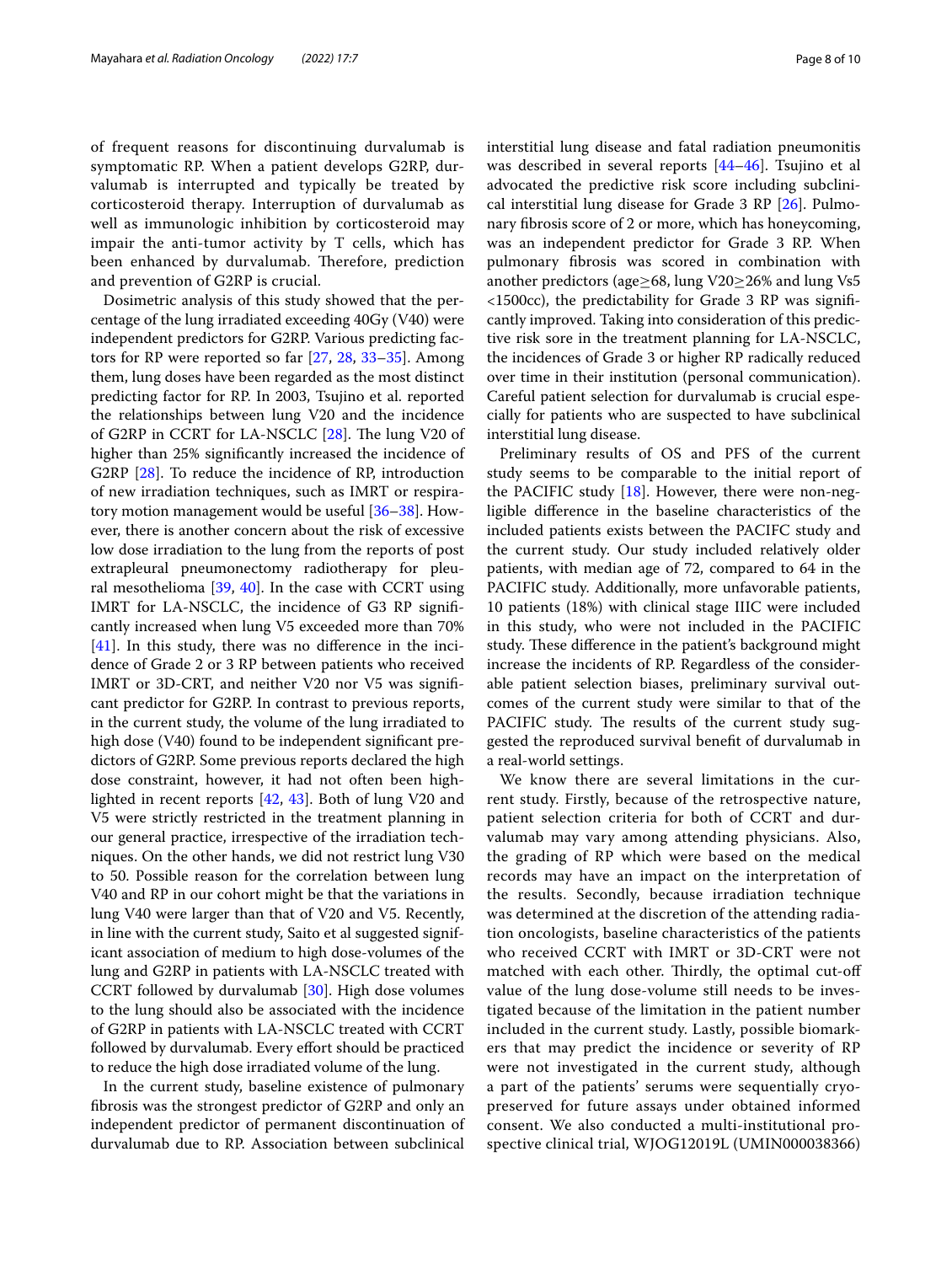and is currently ongoing to investigate efficacy and safety of CCRT using IMRT followed by durvalumab for LA-NSCLC.

## **Conclusions**

Pulmonary fbrosis sore and lung V40 were signifcant predictive factors for symptomatic RP in patients with LA-NSCLC after CCRT followed by durvalumab. We should be cautious about the administration of durvalumab for patients having subclinical pulmonary fbrosis. To our best knowledge, this is one of the frst report showing the predictive value of high dose volumes to the lung in patients with LA-NSCLC who received CCRT followed by durvalumab.

#### **Abbreviations**

CCRT: Concurrent chemoradiotherapy; LA-NSCLC: Locally-advanced nonsmall cell carcinoma; RP: Radiation pneumonitis; Vx: Percentage of total lung volume exceeding x Gy; HR: Hazard ratio; CI: Confdence interval; OS: Overall survival; IgG: Immunoglobulin G; PD-L1: Programmed death ligand-1; PD-1: Programmed cell death-1; CD80: Cluster of diferentiation 80; PFS: Progression-free survival; IMRT: Intensity-modulated radiation therapy; 3D-CRT : 3D-conformal radiation therapy; CT: Computed tomography; MRI: Magnetic resonance imaging; G2RP: Grade 2 or higher radiation pneumonitis; TTDD: Time to discontinue durvalumab; MLD: Mean lung dose; Vs5: Volume of the lung received less than 5 Gy; PTV: Planning target volume; ROC: Receiveroperating characteristic; AUC: Areas under the curve; 4-DCT: Four-dimensional computed tomography; OBI: On-board imager; CBCT: Cone beam computed tomography; GTV: Gross target volume; ITV: Internal target volume; CTV: Clinical target volume; PTX: Paclitaxel; CDDP: Cisplatin; WJOG: West Japan Oncology Group.

## **Supplementary Information**

The online version contains supplementary material available at [https://doi.](https://doi.org/10.1186/s13014-021-01979-z) [org/10.1186/s13014-021-01979-z.](https://doi.org/10.1186/s13014-021-01979-z)

<span id="page-8-9"></span>**Additional fle 1**. **Appendix 1:** A case presentation on typical clinical course of radiation pneumonitis in a patient with high lung V40 value. Appendix 2: A case presentation on typical clinical course of radiation pneumonitis in a patient with subclinical lung fbrosis.

#### **Acknowledgements**

The authors thank Amerian Journal Experts (<https://www.aje.com/>) for English language editing.

#### **Authors' contributions**

HM, KU, AH, HK and AH were responsible for the study design. HM, AH, KK, TM, SM, TI, HK, HK, HO, TN, CS and AH were responsible for the clinical data collection. HM, KU and AH were responsible for the statistical data analysis. HM was the main contributor for the writing of the manuscript. All authors read and approved the fnal manuscript.

## **Funding**

No funding was received for the research reported herein.

## **Availability of data and materials**

Research data are stored in an institutional repository and will be shared upon request to the corresponding author.

#### **Declarations**

#### **Ethics approval and consent to participate**

The study protocol was approved by the Research Ethics Committee of our institution (reference number: 2020-[study05]-03). All study participants provided informed written consent for therapy. Because of the retrospective nature of this study, individual consent for study inclusion was exempted.

## **Consent for publication**

Not applicable.

#### **Competing interests**

The authors declare that they have no competing interests.

#### **Author details**

<sup>1</sup> Department of Radiation Oncology, Kobe Minimally-invasive Cancer Center, 8-5-1, Minatojima-Nakamachi, Chuo-Ku, Kobe, Hyogo 650-0046, Japan. 2 <sup>2</sup> Division of Radiation Oncology, Kobe University Graduate School of Medicine, 7-5-2, Kusunoki-Cho, Chuo-Ku, Kobe, Hyogo, Japan. <sup>3</sup>Department of Respiratory Medical Oncology, Kobe Minimally-invasive Cancer Center, 8-5-1, Minatojima-Nakamachi, Chuo-Ku, Kobe, Hyogo, Japan. <sup>4</sup>Department of Diagnostic Radiology, Kobe Minimally-invasive Cancer Center, 8-5-1, Minatojima-Nakamachi, Chuo-Ku, Kobe, Hyogo, Japan.

#### Received: 24 August 2021 Accepted: 28 December 2021 Published online: 15 January 2022

#### **References**

- <span id="page-8-0"></span>Global Burden of Disease Cancer Collaboration, Fitzmaurice C, Allen C, Barber RM, et al. Global, regional, and national cancer incidence, mortality, years of life lost, years lived with disability, and disability-adjusted life-years for 32 cancer groups, 1990 to 2015: a systematic analysis for the Global Burden of Disease Study. JAMA Oncol. 2017;3:524–48.
- <span id="page-8-1"></span>2. Toyoda Y, Tabuchi T, Hama H, at al. Trends in clinical stage distribution and screening detection of cancer in Osaka, Japan: Stomach, colorectum, lung, breast and cervix. PLoS One. 2020;15:e0244644.
- <span id="page-8-2"></span>3. Bezjak A, Temin S, Franklin G, et al. Defnitive and adjuvant radiotherapy in locally advanced non-small-cell lung cancer: American society of clinical oncology clinical practice guideline endorsement of the American Society for Radiation Oncology evidence-based clinical practice guideline. J Clin Oncol. 2015;33:2100–5.
- <span id="page-8-3"></span>4. Eberhardt WE, De Ruysscher D, Weder W, et al. 2nd ESMO consensus conference in lung cancer: locally advanced stage III non-small-cell lung cancer. Ann Oncol. 2015;26:1573–88.
- <span id="page-8-4"></span>5. Furuse K, Fukuoka M, Kawahara M, et al. Phase III study of concurrent versus sequential thoracic radiotherapy in combination with mitomycin, vindesine, and cisplatin in unresectable stage III non-small-cell lung cancer. J Clin Oncol. 1999;17:2692–9.
- <span id="page-8-6"></span>6. Yamamoto N, Nakagawa K, Nishimura Y, et al. Phase III study comparing second- and third-generation regimens with concurrent thoracic radiotherapy in patients with unresectable stage III non-small-cell lung cancer: West Japan Thoracic Oncology Group WJTOG0105. J Clin Oncol. 2010;28:3739–45.
- 7. Curran WJ, Paulus R, Langer CJ et al. Sequential vs. concurrent chemoradiation for stage III non-small cell lung cancer: randomized phase III trial RTOG 9410. J Natl Cancer Inst. 2011;103:1452–60
- <span id="page-8-7"></span>8. Bradley JD, Paulus R, Komaki R, et al. Standard-dose versus high-dose conformal radiotherapy with concurrent and consolidation carboplatin plus paclitaxel with or without cetuximab for patients with stage IIIA or IIIB non-small-cell lung cancer (RTOG 0617): a randomised, twoby-two factorial phase 3 study. Lancet Oncol. 2015;16:187–99.
- <span id="page-8-8"></span>9. Bradley JD, Hu C, Komaki RR, et al. Long-term results of NRG Oncology RTOG 0617: standard- versus high-dose chemoradiotherapy with or without cetuximab for unresectable stage III non-small-cell lung Cancer. J Clin Oncol. 2020;38:706–14.
- <span id="page-8-5"></span>10. Yoon SM, Shaikh T, Hallman M. Therapeutic management options for stage III non-small cell lung cancer. World J Clin Oncol. 2017;8:1–20.